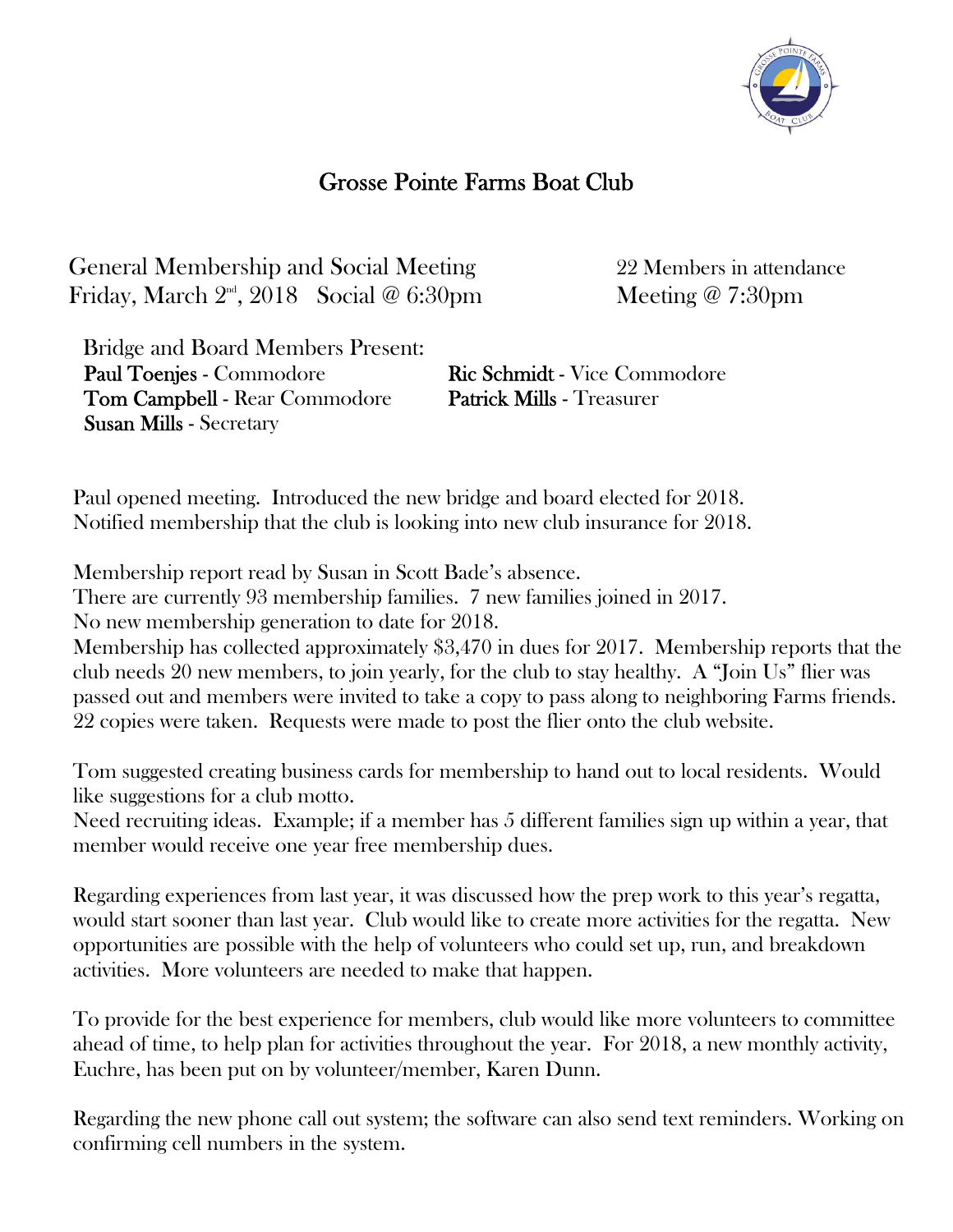

Regarding evites, Cindy Toenjes volunteered to update the phone numbers and emails addresses in the evite system.

 Page -2- Budget for beginning of 2018 was \$5,330. Last year, March 2017, was \$8,000. 2018 expenses \$1,632 on restocking supplies and event costs. Current March balance is \$ 3,698. Commodore Ball costs are estimated at approximately \$ 3,000. Tickets are \$55 per person. Those charges will offset expenses by approximately \$2,500. Costs to club estimated at \$500.

January Euchre tournament brought in \$10 after food expenses, euchre winnings/offset by \$10 entrance fee. February tournament was cancelled. Minimum number needed for attendance wasn't met.

Planning on charging \$20 per ticket for the upcoming Winetasting. Need a license to pour if we don't have a licensed bartender serving the wine.

The next membership meeting is June 16th. Someone suggested hiring sitters during the event.

Ric spoke of Chris Galatis, the new park director for Pier Park and said Chris observed that the boat club made a significant impact during Winterfest and Galatis understood how our volunteering helped during that event. February's Winterfest activities mentioned.

Ric discussed the upcoming Regatta and the need for sponsorship. The club would like to see entire membership collect sponsorship. The club would be emailed about recruiting for the event. Membership could also consider support of the regatta with a family sponsorship. Gift certificates could be another form of sponsorship. The 2017 sponsors will be added to the website. A page with costs to advertise in the regatta brochure this summer was passed out to membership.

This year, the club would like to recruit during the Friday evening Regatta Island Party. The club house has a capacity of 157 people. The club would plan to provide an outdoor tent in the preparation that we pass that capacity. The party would be open to the Regatta sail boat racers, (with the knowledge that not all racers are residents) and Farms residents. Residents and racers would not need to be club members to attend but would pay an entrance fee for the party.

Discussed was whether to sell more items during the regatta weekend. Would like to do more promotion of the boat club during that weekend. This year, Ulli Sherer offered to run a new event during the regatta weekend; paddle racing.

Also offered to manage a sunrise paddle, which could meet weekly during the summer. Example was 6:00am on Sunday or a weekly morning.